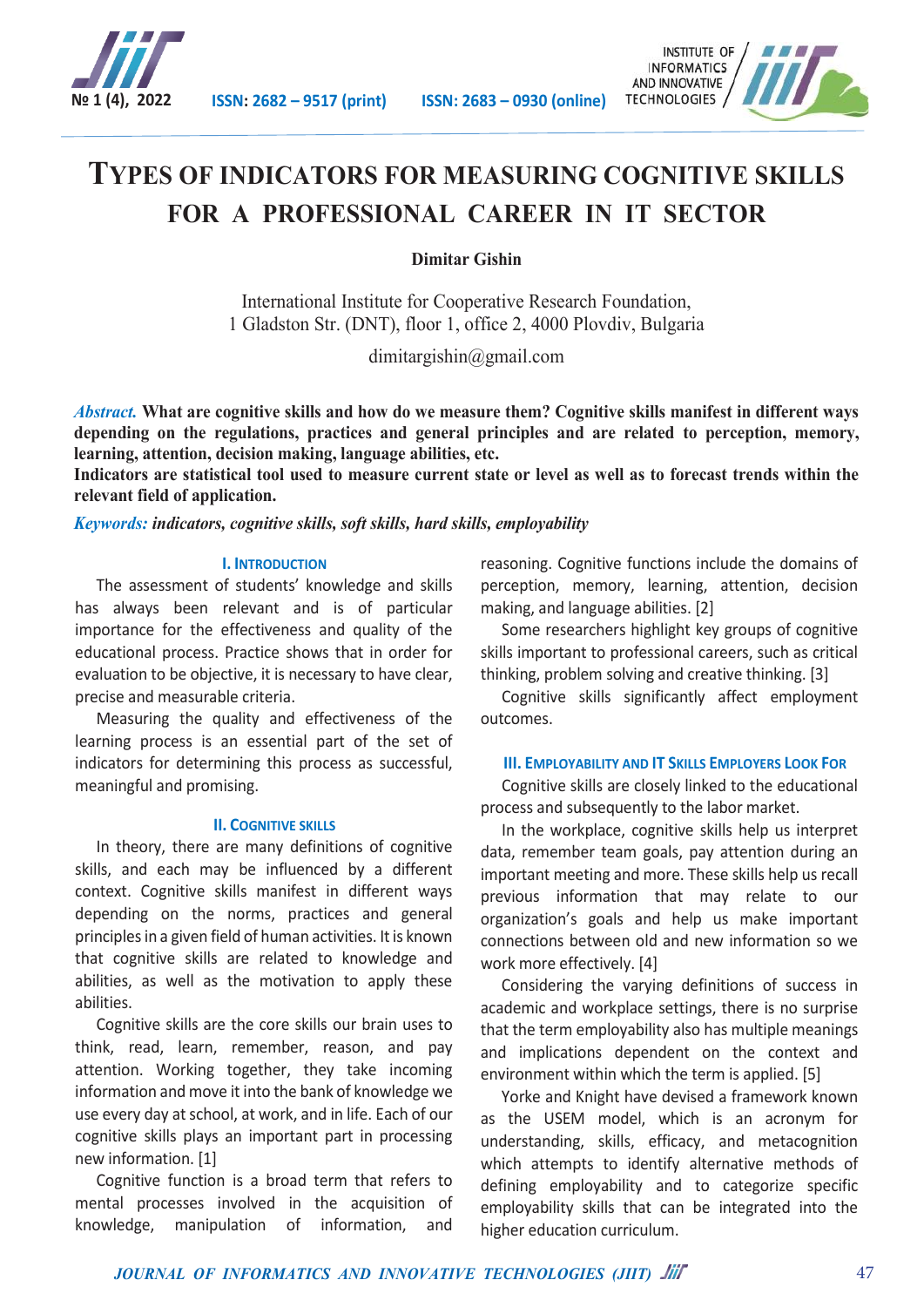



The USEM model proposes that there are four essential interconnected domains that link skills sought by employers and those learned within an individual's academic experience:

 Understanding, connected to concepts and content;

• Skills, concerning practical application of content in specific contexts;

 Efficacy beliefs, students' self-theories and personal qualities. Of critical importance is the extent to which students feel that they might be able to make a difference – not every time, but in a probabilistic way;

 Metacognition, encompassing self-awareness regarding the student's learning, and the capacity to reflect on, in and for action. [6]

A survey of Peter Draus, Sushma Mishra, Kevin Slonka and Natalya Bromall in 2021 showed that employers expect proficiency in fundamental topics such as programming logic and debugging and a basic understanding of advanced topics. However, the employers also showed a high preference for skills and competency in the new and emerging technology domain.[7]

Information technology skills are the skills employers look for when hiring employees for an IT position. They include both hard skills and soft skills. Technical skills are very often referred to as 'hard'skills, which are usually obtained through training or education and are related to technical knowledge or abilities. Hard skills are also job-specific skills. These types of skills can be acquired through education, training, courses and on-the-job training.

Nowadays, most of employers in digital sector look for IT professionals having 'hard' skills such as coding and programing skills, software and mobile development, knowledge of computer networks, Big Data Analysis, Cloud Computing, Cybersecurity, Machine learning, Blockchain, and more.

In addition to 'hard' skills in  $21<sup>st</sup>$  century in work environment additional 'soft' skills are needed, such as adaptability, team working, analytical thinking, critical thinking, problem-solving skills, communication skills, self-awareness, self-learning, accountability, time management, emotional intelligence, helpfulness, patience, strategic thinking, etc. Soft skills are subjective. They are very difficult to measure and prove. Soft skills are related to the ability to understand other people and communicate with them.

Success within IT companies is possible when individuals show commitment to the growth of the business, ensure high quality services, have high quality expertise and contribute to the overall satisfaction of customers.

## **IV. SKILLS AND COMPETENCES**

It is worth mentioning that in some academic studies and in regulatory documents there is a certain difference between competencies and skills.

The European Norm (EN) 16234-1 European e-Competence Framework (e-CF) provides a reference of 41 competences as applied at the Information and Communication Technology (ICT) workplace, using a common language for competences, skills, knowledge and proficiency levels that can be understood across Europe.

The European eCompetence Framework (eCF) expresses ICT competence using the following definition: 'Competence is a demonstrated ability to apply knowledge, skills and attitudes for achieving observable results'. This is a holistic concept directly related to workplace activities and incorporating complex human behaviours expressed as embedded attitudes. Attitudes are the glue which keep knowledge and skills together. Soft skills are the attitudes' components that can be made explicit, trained and developed.

Skill is the ability to apply knowledge and use knowhow to complete tasks and solve problems, from managerial to technical.

In the context of the standard, skills are described as cognitive (involving the use of logical, intuitive and creative thinking) or practical (involving manual dexterity and the use of methods, materials, tools and instruments).

Soft skills are personal attributes that enable someone to interact effectively and harmoniously with other people. Within the standard the meaning of soft skills include skills such as communication, ability to work on multidisciplinary teams, etc. These skills should be distinguished from technical, or "hard skills".

This standard allows straightforward expressions and maps of ICT professional skills and competences.[8]

The Organization for Economic Cooperation and Development provided firstly in 2005 its conception of 21st century skills and its measurement, dividing them in three big categories: using tools interactively, interacting in a heterogeneous group and acting autonomously.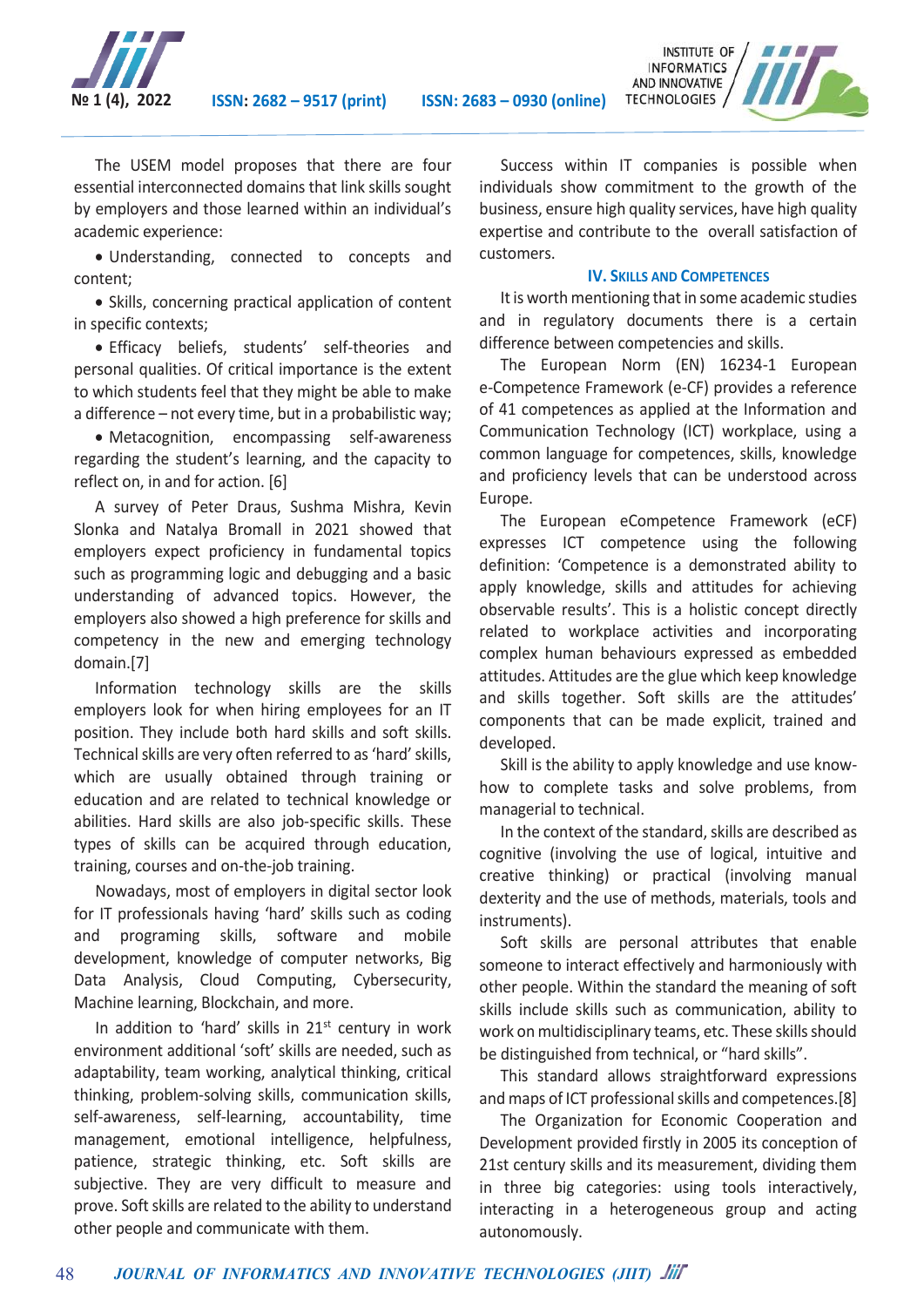



The EU has also developed the Digital Competence Framework for Citizens — known as DigComp — and a related self-assessment tool. These resources provide people with the opportunity to assess their digital competence and identify gaps in their knowledge, skills and attitudes. Using DigComp will help citizens to achieve goals related to work, employability, learning, leisure and participation in the digital society. [9]

## **V. INDICATORS**

Indicators are statistical tool used to measure current state or level as well as to forecast trends within the relevant field of application.

The Organization for Economic Cooperation and Development defines an INDICATOR as "a quantitative or qualitative factor or variable that provides an easy and reliable means of measuring achievement reflecting changes in intervention or helping to assess the implementation of a development participant".

In other words, an INDICATOR is a collection of raw or processed data that helps us quantify a phenomenon under study. It is also a tool that helps us understand complex realities.

Indicators could be categorized as quantitative and qualitative indicators, on the other hand as performance indicators, impact indicators, success indicators, composite indicators, etc.

Quantitative indicators are reported as numbers, such as units, prices, proportions, rates of change and ratios.

Qualitative indicators are reported as words, in statements, paragraphs, case studies and reports.

Note that it is not the way in which an indicator is worded that makes it quantitative or qualitative, but the way in which it is reported. If an indicator is reported using a number then it is a quantitative indicator. If it is reported using words then it is qualitative. A popular misconception is that a qualitative indicator measures the quality of a change. This is not true.

Both quantitative and qualitative indicators have strengths and weaknesses, and usually both are needed within a project or programme. [10]

Impact indicators are tangible and measurable pieces of evidence that help you.

Measure and track the change that occurred as a result of your intervention; Show if the goals you set out to achieve with our impact projects have been achieved or if your intervention is making progress towards the

goals; Show and communicate the impact created to stakeholders and donors. [11]

The key performance indicators represent a quantitative index which can measure and assess the

IT competencies, thus defining success factors of organizations. Selection of the key performance indicators should depend on the context in which the organization will carry out the assessment process, each indicator must be consistent with the organizational objectives and must be quantified. The key performance indicators have an important role to identify, analyse and evaluate the IT professional competencies, but also provide data and actual information about the current state for the competency assessment process. [12]

Success indicators are related to the students' perception of the learning outcomes.

Success is said to be the answer or the action in which the person reaches the goal, or, success is a definitive step towards the goal, but in terms of education and educational situations, success is defined as the degree to which the individual In recognition of his abilities, he deserves satisfaction in his advancements. [13]

A composite indicator is formed when individual indicators are compiled into a single index on the basis of an underlying model. The composite indicator should ideally measure multidimensional concepts which cannot be captured by a single indicator.

The quality of a composite indicator as well as the soundness of the messages it conveys depend not only on the methodology used in its construction but primarily on the quality of the framework and the data used. [14]

In recent years there has been a growing understanding of the importance of indicators for measuring and hence improving education systems. Everyone agrees that indicators for measuring the quality of education are key tools for managing and improving the quality of education. They are necessary for the good management of qualifications structures and a necessary part of any evaluation mechanism designed to ensure continuous progress in improving quality.

The role of indicators is:

- To describe the current state from which the efforts to increase the quality of education begin;

- To provide detailed information on the extent to which the set goals have been achieved;